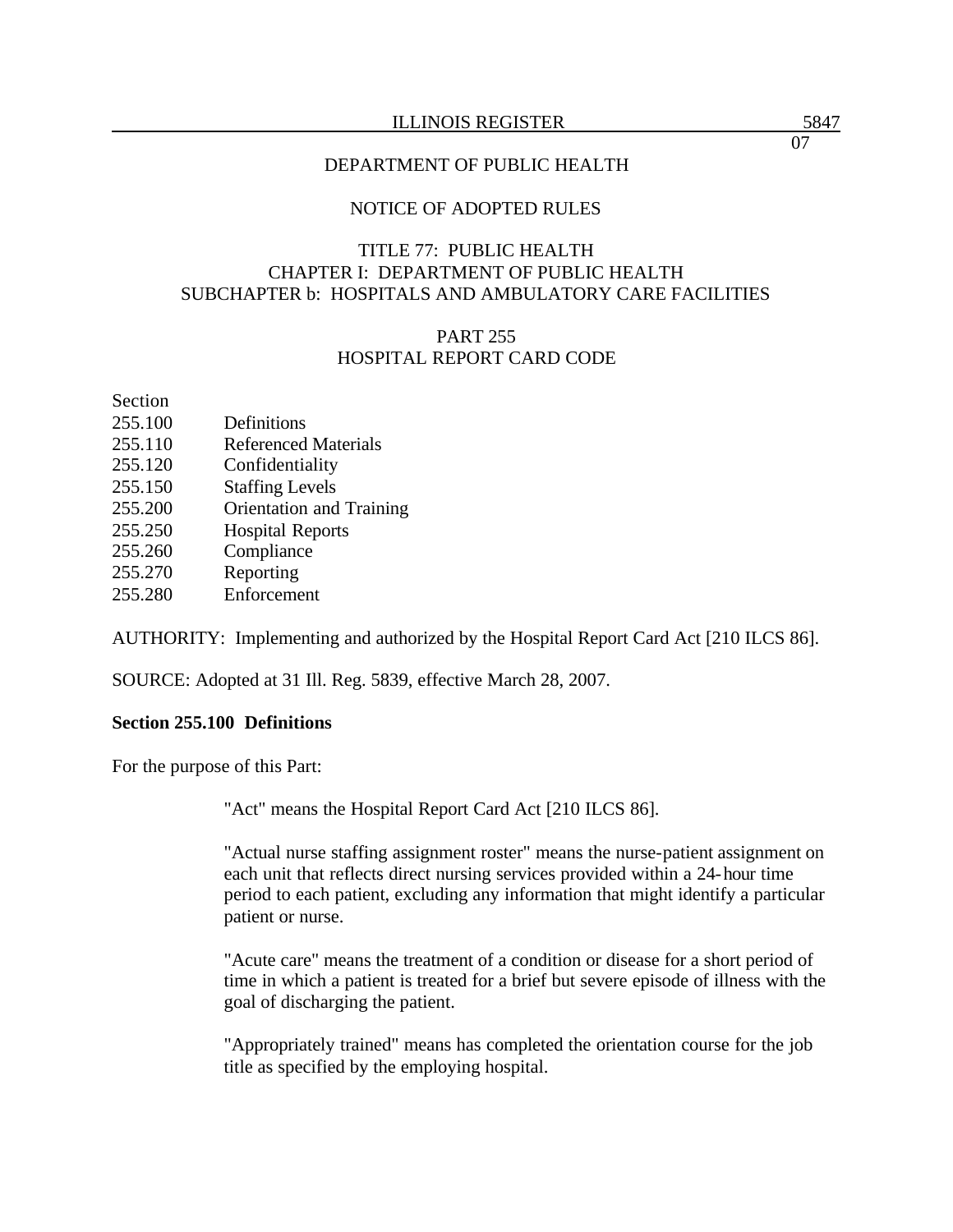## NOTICE OF ADOPTED RULES

"Artificial life support" is a system that uses medical technology to aid, support, or replace a vital function of the body that has been seriously damaged.

"Assigned" means that the registered professional nurse, licensed practical nurse, or other nursing personnel have responsibility for the provision of care to a particular patient within their scope of practice.

"Assistive nursing personnel" means personnel assigned responsibility for the provision of nursing care to a particular patient within their scope of practice, other than registered professional nurses or licensed practical nurses.

*"Average daily census" means the average number of inpatients receiving service on any given 24-hour period beginning at midnight in each clinical service area of the hospital.* (Section 10 of the Act)Average daily census must be calculated as the sum of inpatients every day at midnight for the quarter, divided by the number of days in the quarter.

"Average daily hours worked" means the total number of direct care nursing hours paid in the quarter per clinical service area, divided by the total number of calendar days in the quarter, to obtain the average number of worked hours per calendar day.

"Behavioral health" means the clinical service areas in which inpatients are receiving care and treatment for mental illnesses, substance abuse disorders and/or dependence, co-occurring mental illness and substance abuse disorders, or organic brain disorders, such as Alzheimer's Disease or senile dementia with psychotic or depressive symptoms. For the purpose of this Part, behavioral health clinical service areas do not include the following areas and their subcategories: critical care; maternal-child; medical-surgical; pediatrics; perioperative; and telemetry.

*"Clinical service area" means a grouping of clinical services by a generic class of various types or levels of support functions, equipment, care, or treatment provided to inpatients. Hospitals may have, but are not required to have, behavioral health, critical care, maternal-child care, medical-surgical, pediatrics, perioperative services, and telemetry.* (Section 10 of the Act) These services shall be measured in patient day units. "Perioperative" clinical service areas are defined in the definition of "perioperative" in this Part.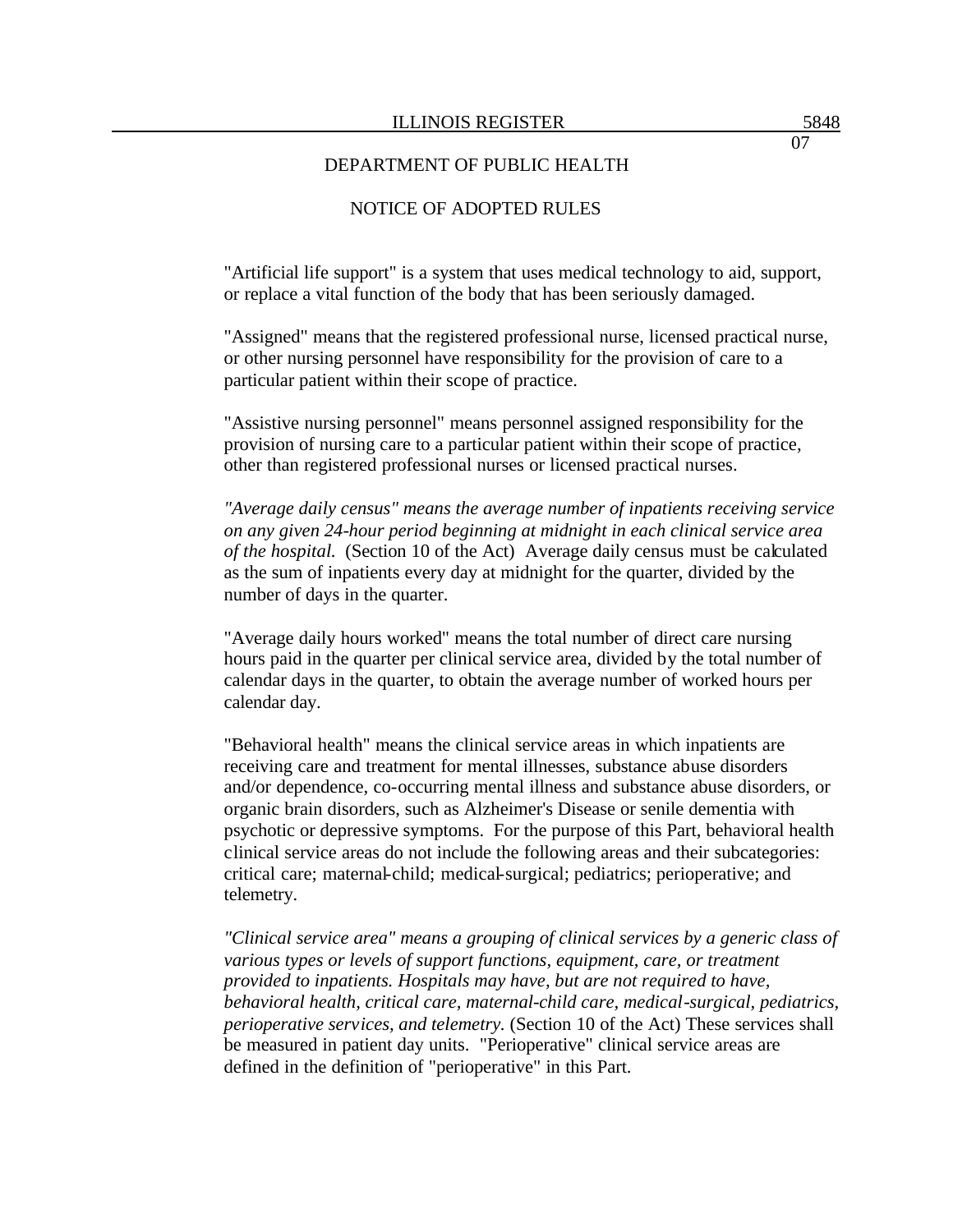## NOTICE OF ADOPTED RULES

"CMMS" means the Centers for Medicare and Medicaid Services.

"Critical care" means the clinical service areas organized, operated, and maintained to provide for monitoring and caring for patients with severe or potentially severe physiologic instability requiring technical support and often requiring artificial life support.

"Critical care service area", as defined in this Part, does include adult and pediatric critical care patient populations, but does not include intensive care newborn nursery services. Furthermore, for the purpose of this Part, critical care clinical service areas do not include the following areas and their subcategories: behavioral health; maternal-child; medical-surgical; pediatrics; perioperative; and telemetry.

"Current nursing staff schedules" means the prospective staffing schedules for each patient care unit, excluding any information that might identify a particular nurse, made in advance of a designated time frame, e.g., weekly, monthly or quarterly.

*"Department" means the Department of Public Health*. (Section 10 of the Act)

*"Direct-care nurse" and "direct-care nursing staff" include any registered nurse, licensed practical nurse, or assistive nursing personnel with direct responsibility to oversee or carry out medical regimens or nursing care for one or more patients*. (Section 10 of the Act)

"Direct patient care responsibilities" means the activities of direct care nurses and direct care assistive nursing personnel who are assigned to a patient or patients.

"Direct supervision" means a situation in which an individual is responsible for directing the actions of another individual in the facility and is physically close enough to be readily available, if needed, by the supervised individual. "Direct supervision" must be conducted by a registered professional nurse.

"Employee" means any full-time or part-time direct care nursing staff employee who works a regularly scheduled number of hours in a defined pay period. Not included are direct care nursing staff who work on an as-needed basis and are not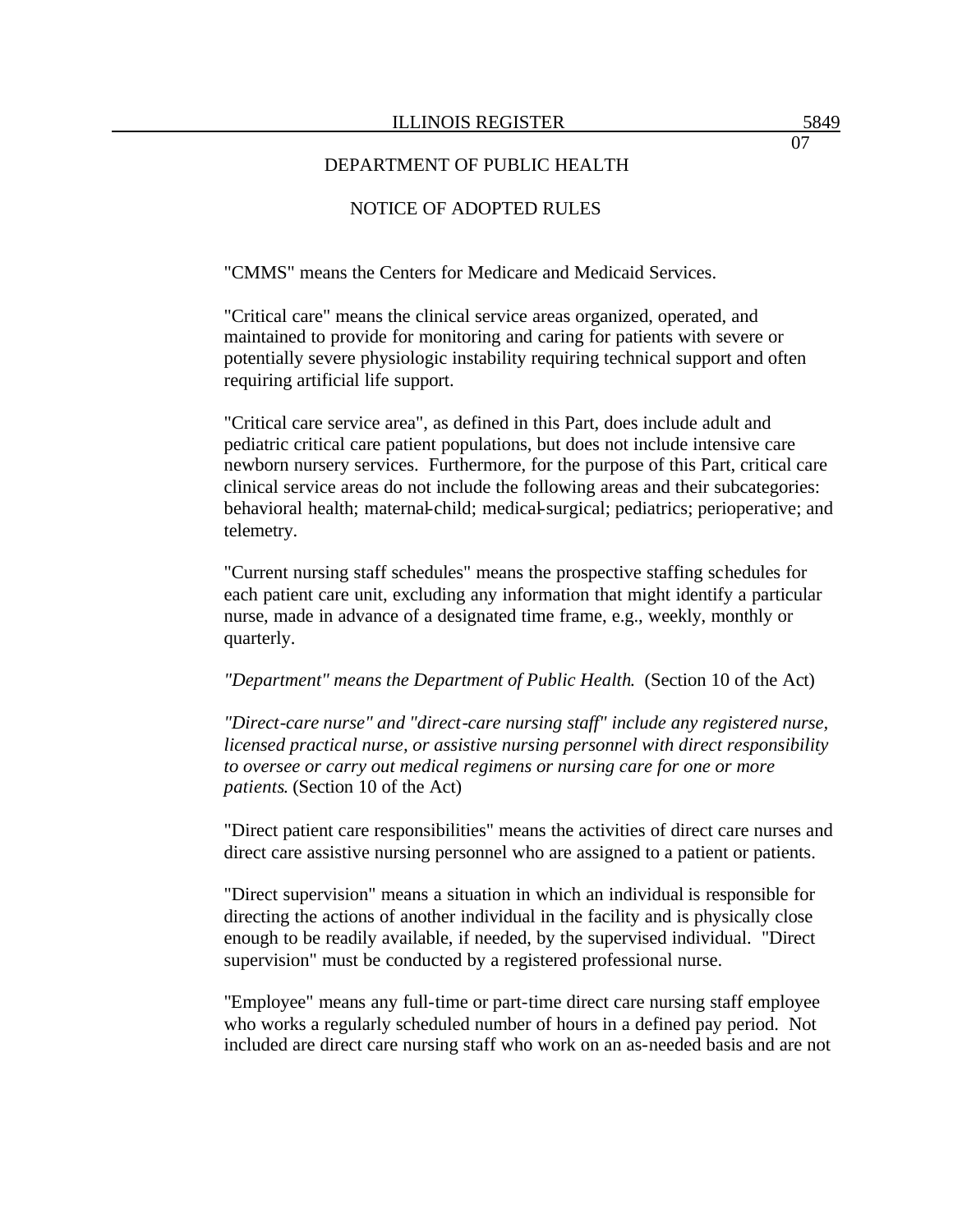### NOTICE OF ADOPTED RULES

guaranteed work hours, including, but not limited to, casual, per diem, and registry personnel.

"Full-time equivalent" means hospital-employed licensed nursing hours budgeted to work in a seven-day time period divided by 37.5, or in a 14-day time period divided by 75, or annually divided by 1950.

"Indirect patient care responsibilities" means the activities of nurses, such as nurse managers, charge nurses, clinical nurse specialists and other ancillary licensed nursing personnel, when they are not assigned to direct patient care activities.

## *"Hospital" means a health care facility licensed under the Hospital Licensing Act*. (Section 10 of the Act)

"Hospital Quality Alliance" means the public-private collaboration that collects and reports hospital quality performance information and makes it available to consumers through CMMS information channels.

"Inpatient" means a person admitted for at least one overnight stay to health facilities, usually hospitals, that provide board and room, for the purpose of observation, care, diagnosis or treatment.

"Intensive Care Unit" or "ICU" means a hospital facility for provision of intensive nursing and medical care of critically ill patients, characterized by high quality and quantity of continuous nursing and medical supervision and by use of sophisticated monitoring and resuscitative equipment. An ICU may be organized for the care of specific patient groups, e.g., neonatal or newborn ICU, neurological ICU, or pulmonary ICU.

"Licensed nursing hours per inpatient day" means, for the quarter, the total number of productive hours worked by licensed nursing personnel with direct care responsibilities, divided by the total inpatient days.

"Licensed practical nurse" or "LPN" means a person meeting the requirements for licensure by the Department of Financial and Professional Regulation as a licensed practical nurse pursuant to the Illinois Nursing and Advanced Practice Nursing Act.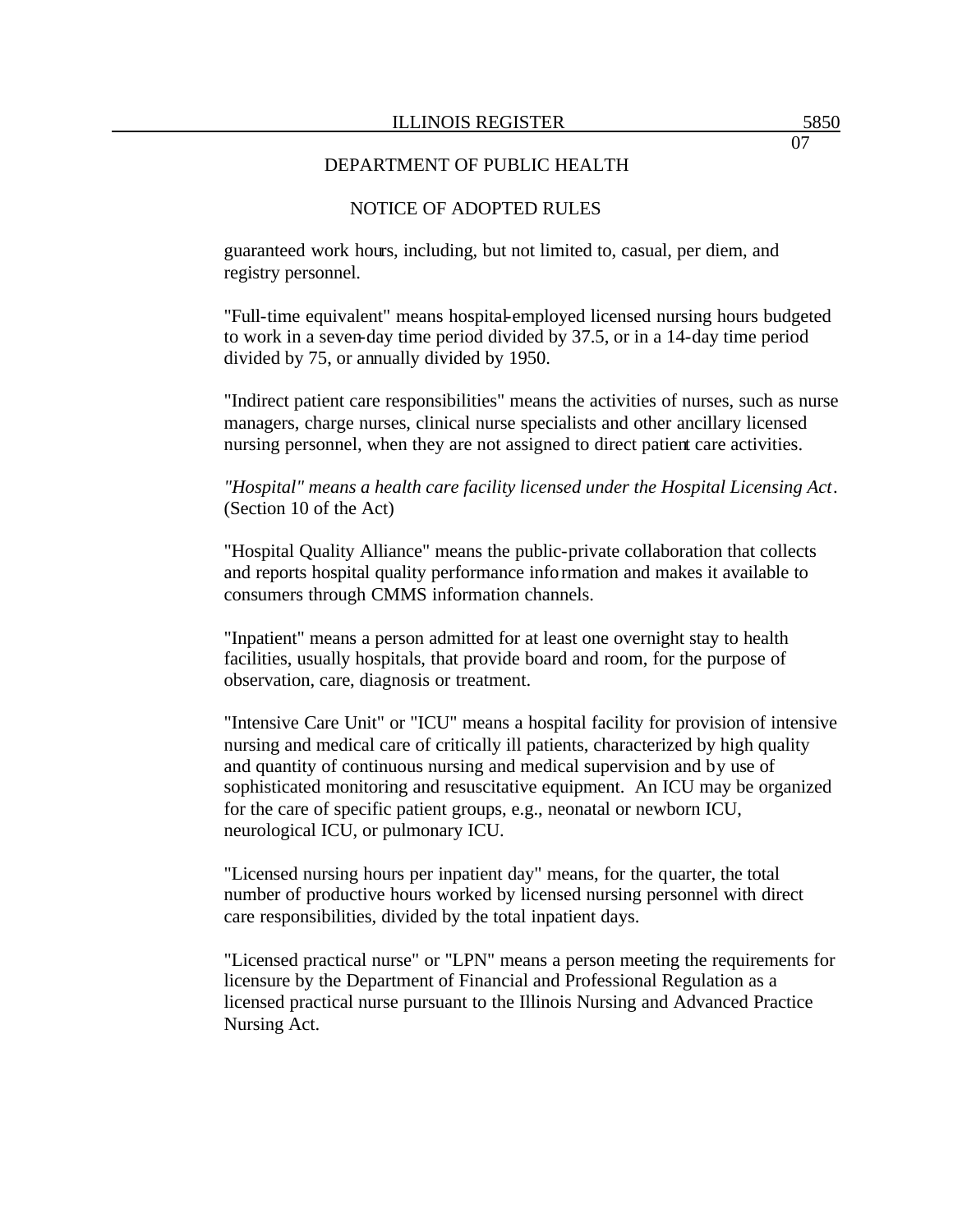## NOTICE OF ADOPTED RULES

"Maternal-child" means the clinical service areas that are designed, equipped, organized and operated in accordance with the requirements of the Hospital Licensing Act relating to the medical-surgical care of a patient prior to and during the act of giving birth to either a living child or a dead fetus and the continuing care of both patient and newborn infant. For the purpose of this Part, intensive care newborn nursery services are included in maternal-child clinical service areas. However, maternal-child clinical service areas do not include the following clinical service areas and their subcategories: behavioral health; critical care; medical-surgical; pediatrics; perioperative; and telemetry.

"Medical-surgical" means the clinical service areas in which patients who require less care than that which is available in intensive care units or telemetry units have available 24-hour inpatient general medical services, post-surgical services, or both general medical and post-surgical services. These units may include mixed patient populations of diverse diagnoses and diverse age groups. For the purpose of this Part, medical-surgical clinical service areas do not include the following areas and their subcategories: behavioral health; critical care; maternalchild; pediatrics; perioperative; and telemetry.

*"Nursing care" means care that falls within the scope of practice set forth in the Nursing and Advanced Practice Nursing Act or is otherwise encompassed within recognized professional standards of nursing practice, including assessment, nursing diagnosis, planning, intervention, evaluation, and patient advocacy.*  (Section 10 of the Act)

"Nursing hours per inpatient day" means, for the quarter, the total number of productive hours worked by registered nurses, licensed practical nurses, and assistive nursing personnel, in each case, with direct patient care responsibilities, divided by the total inpatient days.

"Observation care" means those services furnished by a hospital on the hospital's premises, including use of a bed and at least periodic monitoring by a hospital's nursing or other staff, that are reasonable and necessary to evaluate an outpatient's condition or determine the need for a possible admission to the hospital as an inpatient. In general, the duration of observation care services does not exceed 24 to 48 hours, depending on the hospital, physician and health plan.

"Pediatrics" means the clinical service areas in acute care hospitals that are designed, equipped, organized and operated to render non-intensive care to the 0-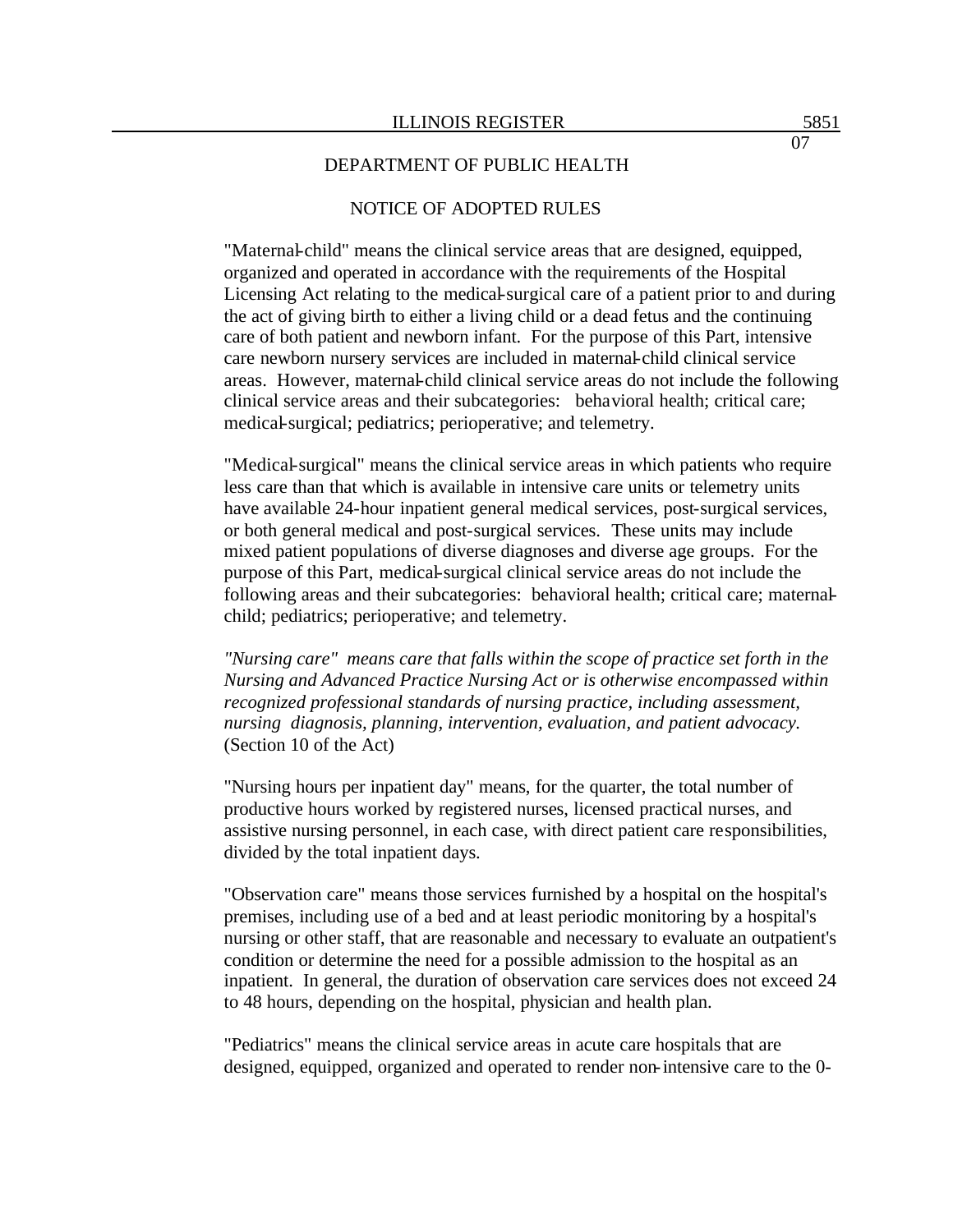## NOTICE OF ADOPTED RULES

17 age population performed at the direction of a physician on behalf of the patient by physicians, dentists, nurses, and other professional and technical personnel. For the purpose of this Part, pediatric clinical service areas in acute care hospitals do not include the following areas and their subcategories: behavioral health; critical care; maternal-child; medical-surgical; perioperative; and telemetry. Pediatric hospitals, however, may incorporate any or all of these clinical service areas in fulfilling their role of specialty treatment facilities for the medical care of infants, children, and adolescents. Pediatric hospitals shall consider all care provided as pediatric without regard for where in the facility the service was rendered. For patients in specialty pediatric hospitals, age requirements are extended to include those patients who, due to condition, care and treatment requirements, continue to be considered pediatric. Clinical service area comparisons for pediatric hospitals should follow the guidelines of national pediatric organizations. In the event of an adult or specialty hospital operating a pediatric hospital within the larger hospital, the embedded pediatric hospital should report using its National Provider Identifier and taxonomy codes to allow differentiation of nursing hours and more meaningful comparisons.

"Perioperative" means the clinical service areas that are designed, equipped, organized and operated to provide care for inpatients during the preoperative, intraoperative and immediate postoperative periods of a hospital stay. For the purpose of this Part, perioperative clinical service areas do not include the following areas and their subcategories: behavioral health; critical care; maternalchild; medical-surgical; pediatrics; and telemetry.

"Productive hours" means the actual work hours, exclusive of vacation, holidays, sick leave and any other absences, with the following inclusions and exclusions.

Agency, per diem and registry RNs with direct patient care responsibility shall be included in the number of productive hours for the mandated reports.

The number of productive hours for reports under this Section shall not include nurse managers, charge nurses who are not assigned direct patient care responsibilities, or any other licensed nursing personnel who do not have a direct care patient assignment.

The mandated report shall not include licensed nurses who are participating in orientation in the number of productive hours.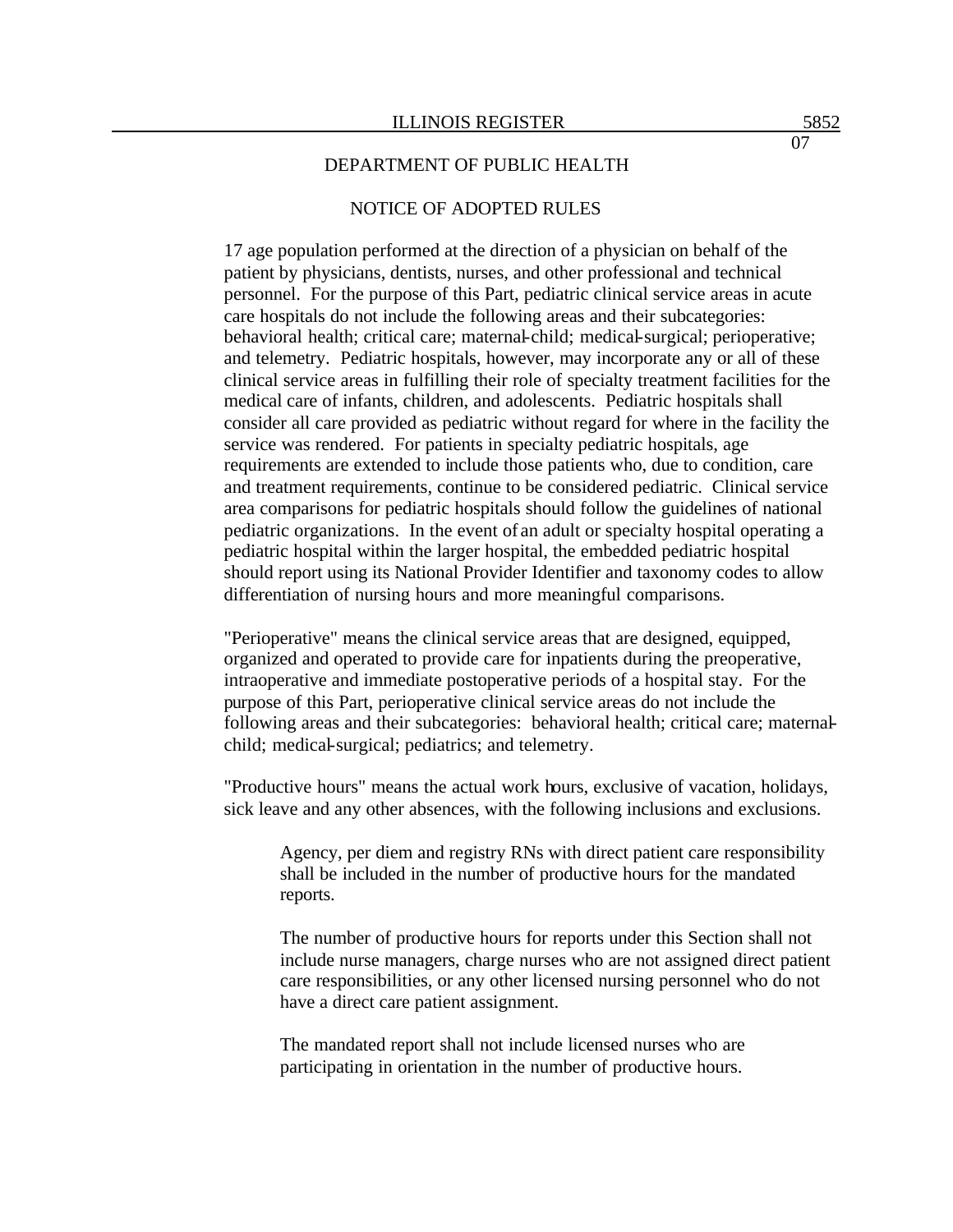## NOTICE OF ADOPTED RULES

"Registered professional nurse" or "RN" means a person meeting the requirements for licensure by the Department of Financial and Professional Regulation as a registered professional nurse pursuant to the provisions of the Illinois Nursing and Advanced Practice Nursing Act.

"Separated" means any licensed nursing employee who is permanently removed for any reason, including voluntary, involuntary or employee transfer, from the payroll allotted for a clinical service area.

*"Staffing levels" means the numerical nurse to patient ratio by licensed nurse classification within a nursing department or unit.* (Section 10 of the Act)

"Surgical Care Improvement Project" or "SCIP" means the infection-related quality measures developed under the Surgical Care Improvement Project of the Hospital Quality Alliance (HQA) (see www.medqic.org/scip).

"Telemetry unit" means a unit organized, operated and maintained to provide care for and continuous cardiac monitoring of patients in a stable condition, having or suspected of having a cardiac condition or a disease requiring the electronic monitoring, recording, retrieval, and display of cardiac electrical signals. "Telemetry unit" as defined in this Part does not include fetal monitoring or fetal surveillance. Furthermore, for the purpose of this Part, telemetry clinical service areas do not include the following areas and their subcategories: behavioral health; critical care; maternal-child; medical-surgical; pediatrics; and perioperative.

"Technical support" means specialized equipment and/or personnel providing for invasive monitoring, telemetry, or mechanical ventilation, for the immediate amelioration or remediation of severe pathology.

*"Unit" means a functional division or area of a hospital in which nursing care is provided.* (Section 10 of the Act)

#### **Section 255.110 Referenced Materials**

- a) The following statutes are referenced in this Part:
	- 1) Hospital Licensing Act [210 ILCS 85]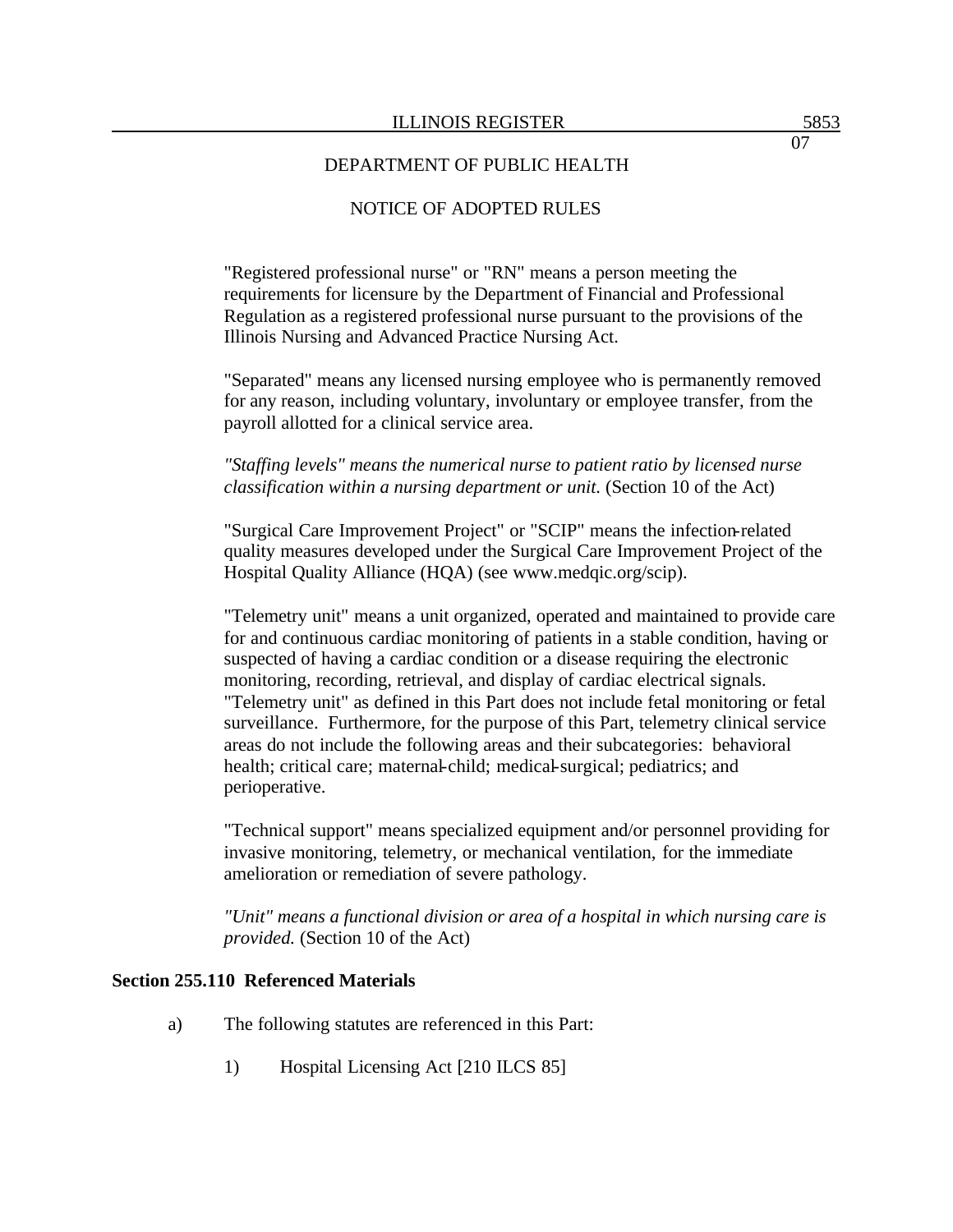## NOTICE OF ADOPTED RULES

- 2) Nursing and Advanced Practice Nursing Act [225 ILCS 65]
- 3) Freedom of Information Act [5 ILCS 140]
- b) Hospital Quality Alliance Surgical Care Improvement Project (SCIP) www.medqic.org/scip

#### **Section 255.120 Confidentiality**

All disclosures by hospitals shall be in accordance with the provisions for disclosure and protection of information under the Act and shall not contain information identifying a patient, employee, or licensed professional.

#### **Section 255.150 Staffing Levels**

- a) *The number of registered professional nurses, licensed practical nurses, and other nursing personnel assigned to each patient care unit shall be consistent with the types of nursing care needed by the patients and the capabilities of the staff. Patients on each unit shall be evaluated near the end of each change of shift by criteria developed by the nursing service. There shall be staffing schedules reflecting actual nursing personnel required for the hospital and for each patient unit. Staffing patterns shall reflect consideration of nursing goals, standards of nursing practice, and the needs of the patients*. (Section 15(a) of the Act)
- b) *Current nursing staff schedules shall be available upon request at each patient care unit. Each schedule shall list the daily assigned nursing personnel and average daily census for the unit.* (Section 15(b) of the Act)The schedules shall be provided to the public for inspection in accordance with subsection (h) of this Section by providing a hard copy of the schedule, which may be in the form of scheduling logs, schedule postings, print outs of electronic screens, and sign-up sheets, but shall not contain information identifying a patient, employee, licensed nurse, or other licensed professional. Hospitals may also make schedules available by other means in addition to the hard copy format. The average daily census that must be referenced on each prospective schedule should reflect the unit's average daily census from the prior fiscal year data.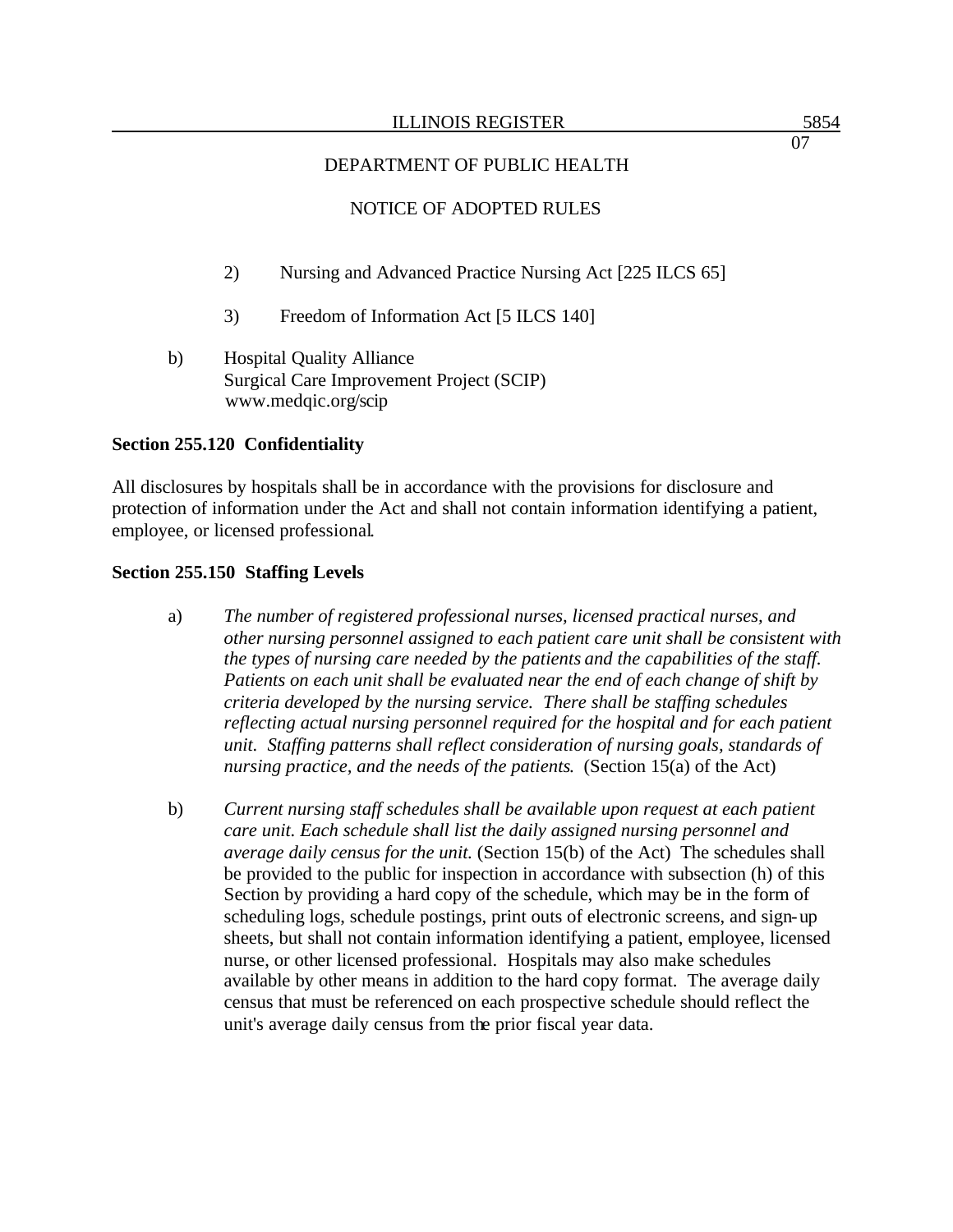## NOTICE OF ADOPTED RULES

- c) Hospitals and the Department shall notify the public of the right to access nurse staffing information and provide information for obtaining nurse staffing information. The Department shall include this information on its web site. Hospitals shall provide this information through one or more communication channels, for example, disseminate patient education materials or include information on obtaining nurse staffing information on the hospital web site.
- d) *The actual nurse staffing assignment roster for each patient care unit shall be available upon request at the patient care unit for the effective date of that roster.*  (Section 15(b) of the Act)The actual nurse staffing assignment rosters will be provided to the public for inspection in accordance with subsection (h) of this Section by providing a hard copy of the roster. Hospitals may also make rosters available by other means in addition to the hard copy format. Hospitals shall have the ability to satisfy requests for the current rosters or schedules by providing the information at each unit. Requests for non-current rosters or schedules may be satisfied by directing the requestor from the unit to a hospital location where the information is kept for the purpose of providing information to the public.
- e) *All records required under this Section, including anticipated staffing schedules and the methods to determine and adjust staffing levels, shall be made available to the public upon request.* (Section 15(c) of the Act) Methods for determining and adjusting staffing levels may be contained in hospital policies and procedures, administrative regulations, staff plans, accreditation standards, collective bargaining agreements and commercially developed patient acuity tools and protocols. Nothing in this Part requires hospitals to adopt any particular staffing level methodology. This information shall be made available to the public for inspection as provided in subsection (h) of this Section at a central location or at specific patient care units.
- f) *All records required under* Section 15 of the Act *shall be maintained by the facility for no less than 5 years.* (Section 15(d) of the Act)
- g) Requests for information under this Section may be communicated to the hospital by any reasonable means, including, but not limited to, written, telephone or onsite inquiries. Hospitals shall be prepared to receive requests and respond accordingly as outlined in subsection (h) of this Section. Hospitals may require these requests to be made in writing in order to document the specifics of each request. If individual hospitals choose to require requests to be made in writing,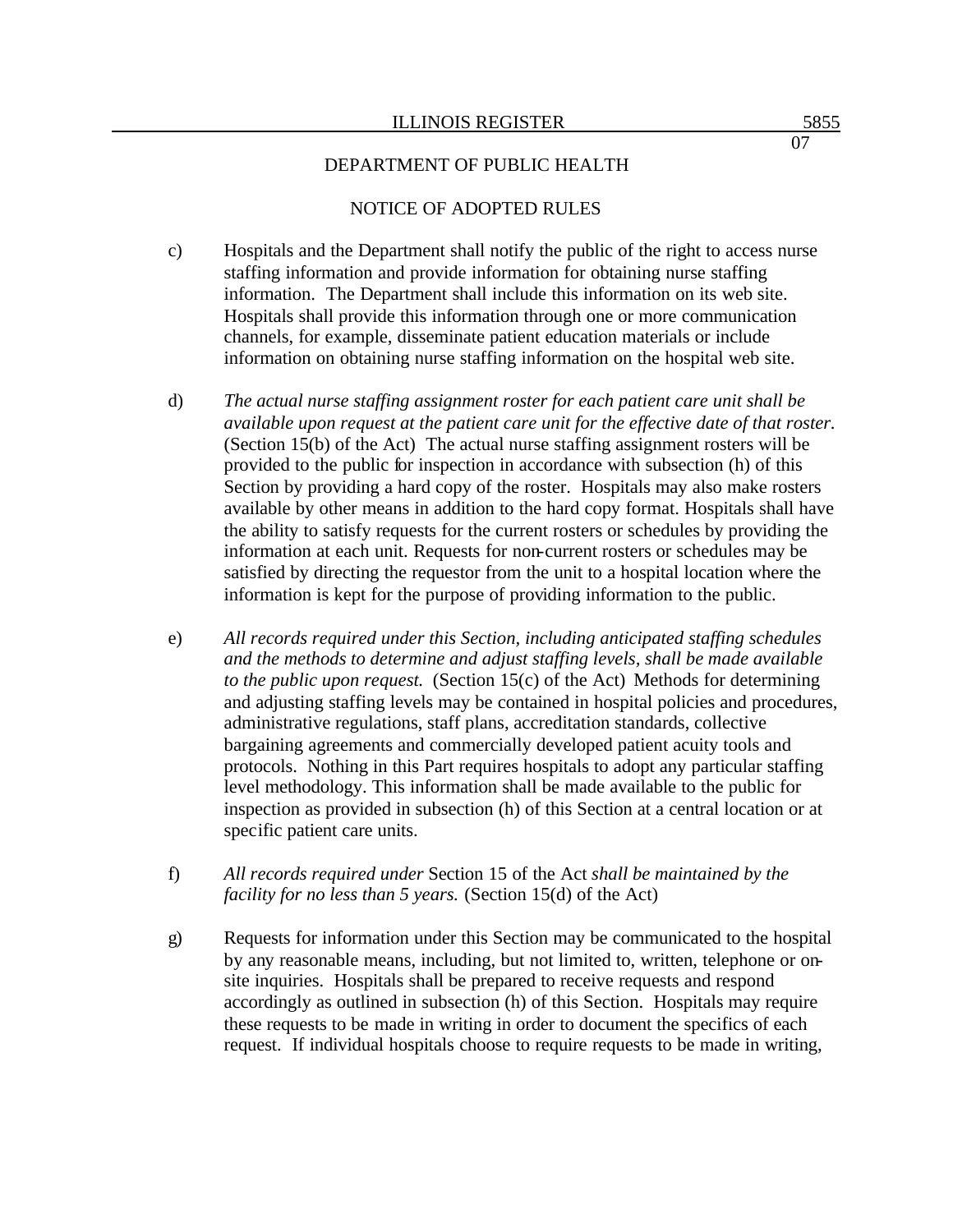## NOTICE OF ADOPTED RULES

the hospitals shall then develop a simple form that will fulfill this writing requirement.

- h) Copies of schedules, rosters, or other nurse staffing records made available to the public must not contain information identifying a patient, employee, licensed nurse, or other licensed professional. Information required to be made available to the public under this Section shall be made available as follows:
	- 1) For requests related to an individual person's pending or current inpatient hospital stay:
		- A) The current nursing staff schedule may be requested at any time and shall be made available within two hours after the request.
		- B) The current actual nurse staffing assignment roster may be requested at any time and shall be made available within 2 hours after the request during normal business hours during the week and within 4 hours on weekends and evening hours.
	- 2) For requests unrelated to an individual person's pending or current inpatient hospital stay:
		- A) Other nurse staffing records, including the methods to determine and adjust staffing levels, historical records, and records in off-site storage, may be requested at times specified by the hospital, but at least Monday through Friday from 9:00 a.m. to 5:00 p.m. The hospital shall comply with a written request for these records within seven business days after its receipt. These records shall be made available at a central location on hospital grounds.
		- B) If the hospital is unable to provide the requested records in the time frame required by subsection  $(h)(2)(A)$  of this Section, the hospital shall notify the individual making the written request within the time limits specified in subsection (h)(2)(A) of this Section of the reason for the delay and the date by which the requested records shall be made available.

#### **Section 255.200 Orientation and Training**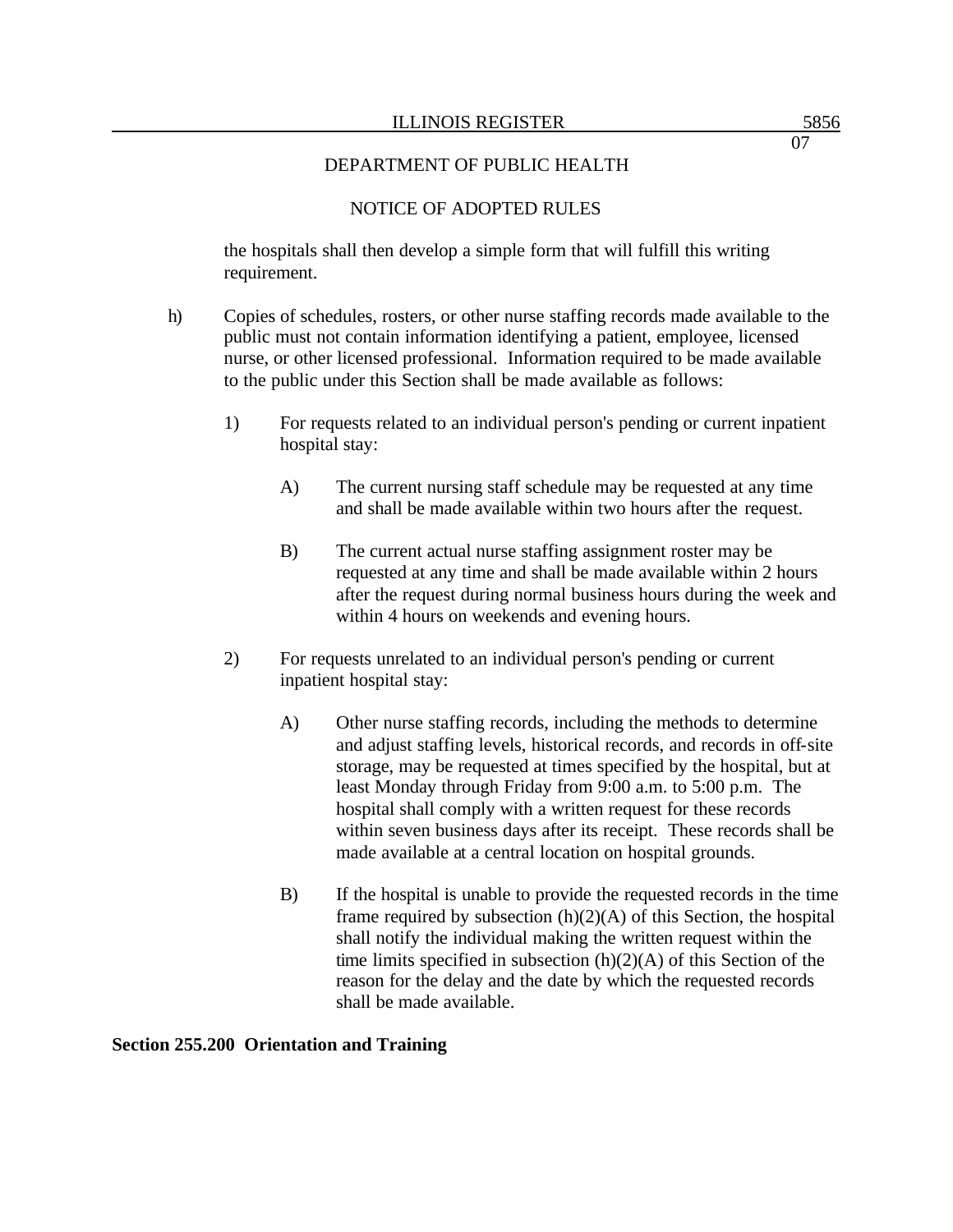# NOTICE OF ADOPTED RULES

- a) *All health care facilities shall have established an orientation process that provides initial job training and information and assesses the direct care nursing staff's ability to fulfill specified responsibilities.* (Section 20(a) of the Act) Documentation of training and orientation processes and ongoing assessments of the direct care nursing staff's ability to fulfill specified responsibilities shall be maintained by health care facilities for five years.
- b) Personnel who have not completed the established orientation course for a position may not work in the position without direct supervision by a registered professional nurse.
- c) *Staff training information will be available upon request, without any information identifying a patient, employee, or licensed professional at the hospital, for* personnel who work in inpatient direct care areas for each of the following employee classifications: direct-care nursing staff, transport and housekeeping services, dietary personnel, and licensed allied health professionals*.* (Section 20(c) of the Act)
	- 1) The information shall provide the following by employee classification: the requisite education, training, licensure and/or certifications necessary to secure employment; coursework, competencies, training and/or certifications required to successfully complete the established orientation process; and continuing education or training required to maintain employment, listed by topic, that applies to patient care, safety or infection control.
	- 2) This information shall be made available to the public for inspection upon request at a central location on hospital grounds or at specific patient care units as deemed appropriate by the hospital. The information shall be available Monday through Friday from 9:00 a.m. to 5:00 p.m.

## **Section 255.250 Hospital Reports**

- a) *Individual hospitals shall prepare a quarterly report including all of the following* (Section 25(a) of the Act)*:* 
	- 1) Direct care hours, by reporting individually all of the following: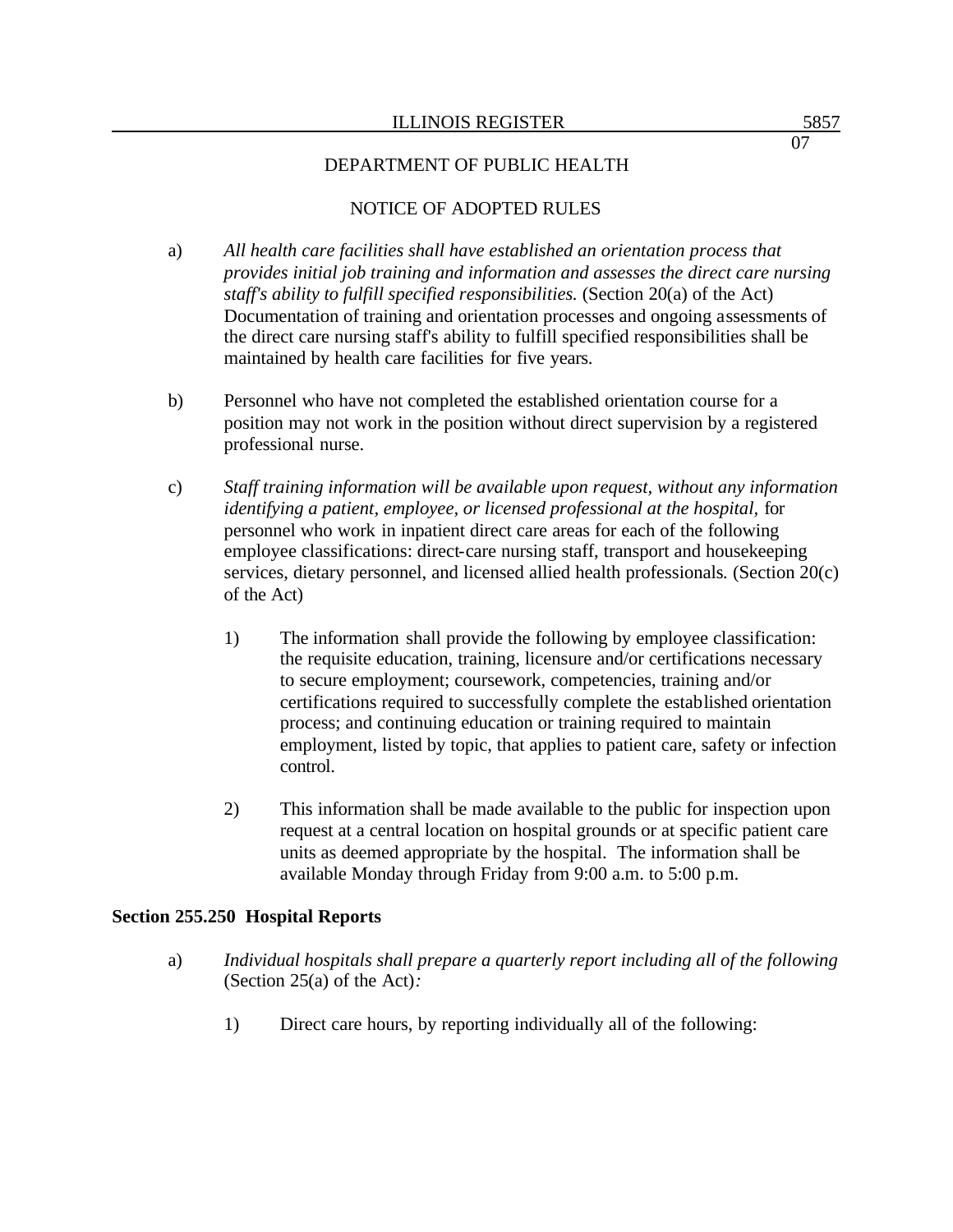### NOTICE OF ADOPTED RULES

- A) Total inpatient days, which is the sum of each daily census for the time period.
- B) Total direct care RN hours, which equals the sum of the paid, productive hours for direct care RN employees, including agency, per diem and registry RNs.
- C) Total direct care LPN hours, which equals the sum of the paid, productive hours for direct care LPN employees, including agency, per diem and registry LPNs.
- D) Total direct care hours for assistive nursing personnel, which is the sum of the paid, productive hours for direct care assistive nursing personnel, including agency, per diem and registry assistive nursing personnel.
- E) *Nursing hours per patient day* for direct care, which is the sum of total direct care RN hours and total direct care LPN hours and total direct care assistive nursing personnel hours divided by total inpatient days. (Section  $25(a)(1)$  of the Act)
- F) Licensed nursing hours per patient day by RNs and LPNs (RN hours per patient day, LPN hours per patient day), which is:
	- i) the total direct care hospital employed RN hours divided by the total inpatient days for the quarter,
	- ii) the total direct care commercial agency contracted RN hours divided by the total inpatient days for the quarter,
	- iii) the total direct care hospital employed LPN hours divided by the total inpatient days for the quarter, and
	- iv) the total direct care commercial agency contracted LPN hours divided by the total inpatient days for the quarter.
- G) *Average daily hours worked* (Section 25(a)(1) of the Act) by RNs and LPNs (average daily RN hours worked, average daily LPN hours worked), which is: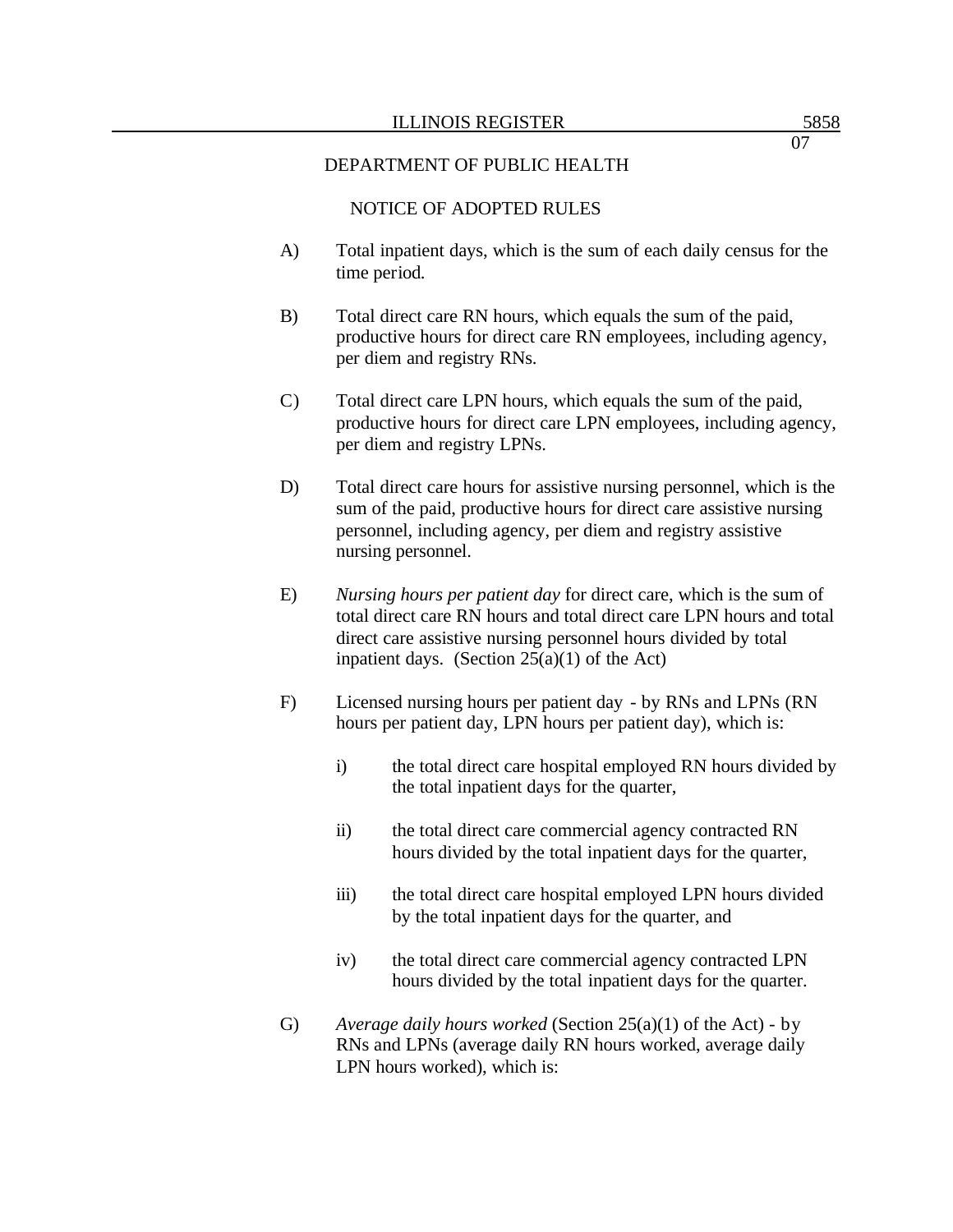## NOTICE OF ADOPTED RULES

- i) the total direct care hospital employed RN hours divided by the number of calendar days for the quarter,
- ii) the total direct care commercial agency contracted RN hours divided by the number of calendar days for the quarter,
- iii) the total direct care hospital employed LPN hours divided by the number of calendar days for the quarter, and
- iv) the total direct care commercial agency contracted LPN hours divided by the number of calendar days for the quarter.
- H) *Average daily census per clinical service area*, which is the total inpatient days divided by the days in the quarter. (Section  $25(a)(1)$ ) of the Act)
- 2) *Infection-related measures for the facility for the following clinical procedures* (Section 25(a)(2) of the Act) according to the following schedule for patients ages 18 and over in hospitals providing services where these treatments are clinically appropriate:
	- A) Commencing on July 1, 2007 for Medicare PPS (prospective payment system) inpatient hospitals and October 1, 2007 for inpatient hospitals that are not Medicare PPS, surgical process measures as set forth in SCIP according to the following implementation dates and schedules or as modified by SCIP for CMMS/HQA as follows:
		- i) Prophylactic antibiotic received within one hour prior to surgical incision.
		- ii) Prophylactic antibiotic selection for surgical patients.
		- iii) Prophylactic antibiotics discontinued within 24 hours after surgery end time.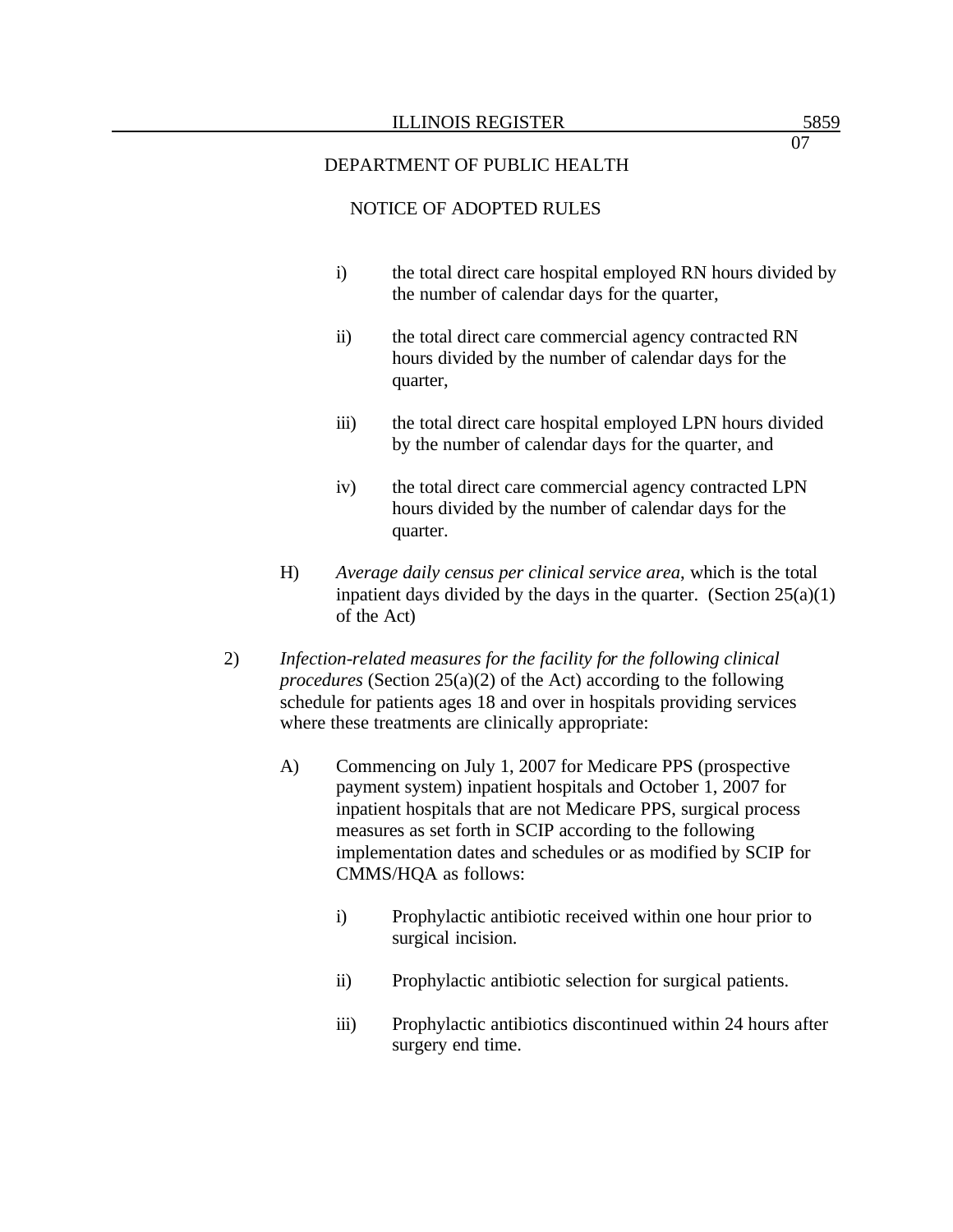# NOTICE OF ADOPTED RULES

- B) Commencing on October 1, 2007, surgical process measures as set forth in SCIP, according to the following implementation dates and schedules or as modified by SCIP for CMMS/HQA
	- i) Cardiac surgery patients with prophylactic antibiotics discontinued within 48 hours after surgery.
	- ii) Cardiac surgery patients with controlled 6 a.m. postoperative serum glucose.
- C) Commencing on July 1, 2007, surgical outcome measures by reporting postoperative wound infection diagnosed during index hospitalization.
- D) Commencing on July 1, 2008, central vascular catheter-related bloodstream infection rates in designated critical care units.
- E) Commencing on July 1, 2008, patients diagnosed with postoperative ventilator-associated pneumonia (VAP) during index hospitalization as set forth in SCIP.
- b) Individual hospitals may also, but are not required to, submit the following optional reports: (Agency, per-diem and registry RNs must be included in the number of productive hours for the optional report. The optional report may not include licensed nursing orientees in the number of productive hours.)
	- 1) Total number of nursing hours per patient day and licensed nursing hours per patient day for those licensed nursing personnel with indirect patient care responsibilities. The licensed nursing hours per patient day will be reported separately for registered professional nurses and licensed practical nurses. Hospitals may also submit the number of licensed nursing hours per patient day that are associated with caring for outpatient and observation patients.
	- 2) Average daily hours worked and average daily census for the quarter per clinical service area.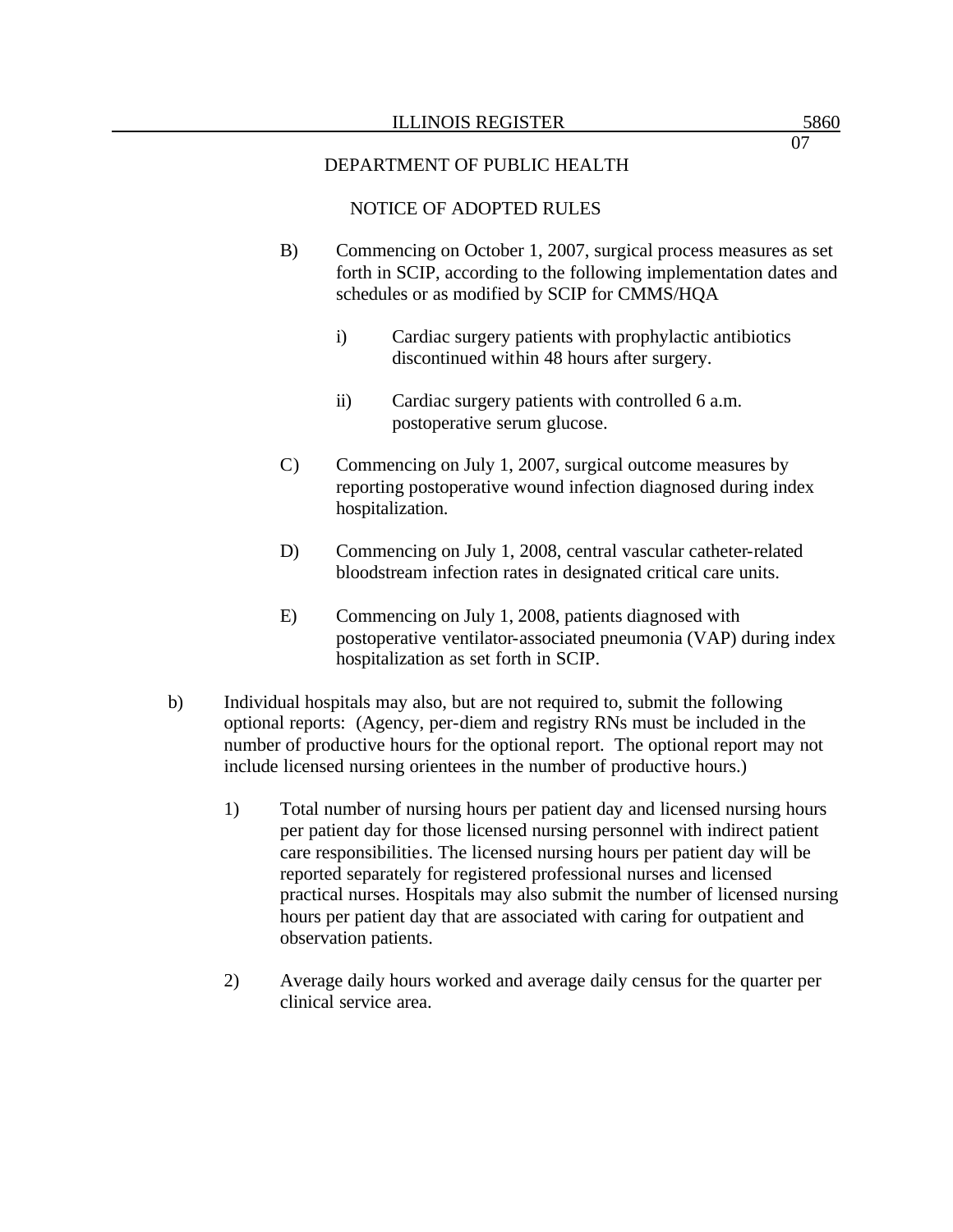# NOTICE OF ADOPTED RULES

- c) *Individual hospitals shall prepare annual reports including vacancy and turnover rates for licensed nurses per clinical service area* for direct care nurses as follows: (Section 25(b) of the Act)
	- 1) Vacancy Rate:

The vacancy rate submitted for licensed nurses per clinical service area must equal the number of full-time equivalent openings for licensed nursing personne l on January 1 of each year, divided by the number of full-time equivalents for licensed nursing personnel budgeted as of January 1. Budgeted positions include both filled positions and vacant positions for which the hospital is recruiting on January 1. The vacancy rate does not include those licensed nursing employees who are on family, medical or disability leave or who provide per diem services to the hospital. The vacancy rate shall be reported separately for registered nurses and licensed practical nurses.

2) Turnover Rate:

The turnover rate submitted for licensed nurses per clinical service area must equal the number of separated employees for licensed nursing personnel for the calendar year preceding January 1, divided by the number of employees for licensed nursing personnel on the hospital's payroll for the same clinical service area as of the preceding January 1. The turnover rate does not include those licensed nursing employees who are on family, medical or disability leave or who provide per diem services to the hospital. The turnover rate shall be reported separately for registered nurses and licensed practical nurses.

#### **Section 255.260 Compliance**

- a) The staffing data to be reported under Section  $25(a)(1)$  of the Act shall be phased in from July 1, 2007 according to the following schedule:
	- 1) For the first three months, the Department shall educate hospitals about the reporting requirements, format and process for data required under Section  $25(a)(1)$  of the Act;
	- 2) For the next three months, the Department shall conduct a voluntary pilot program that will give all hospitals that wish to participate the opportunity to work with the reporting form and process for data covered under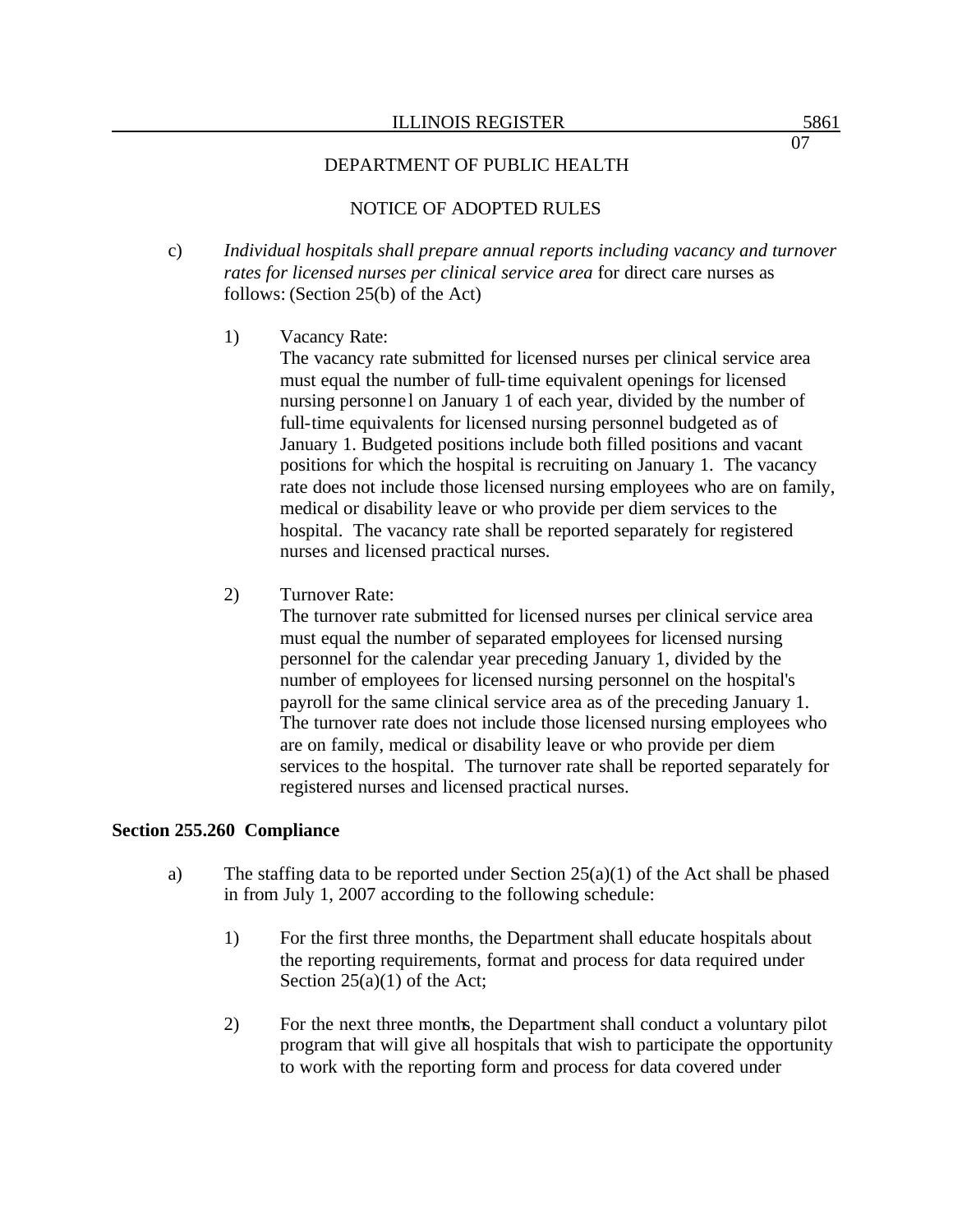## NOTICE OF ADOPTED RULES

Section  $25(a)(1)$  of the Act and to give the Department an opportunity to make any necessary or helpful modifications to the format and process for such reporting; and

- 3) For the next three months, all hospitals shall be required to report staffing level data using the modified form or process developed under subsection  $(a)(2)$ .
- b) All hospitals shall be required to submit quarterly reports in accordance with this Part beginning with data from the next full calendar quarter from the date the Department notifies hospitals that the reporting form and process have been finalized.

#### **Section 255.270 Reporting**

- a) *Quarterly reports shall be submitted to the Department by April 30, July 31, October 31, and January 31 each year for the previous quarter. Data in quarterly reports must cover a period ending not earlier than one month prior to submission of the report. Annual reports shall be submitted by December 31. All reports shall be made available to the public on-site and through the Department.*  (Section 25(d) of the Act) The annual report required by statute to be submitted by December 31 will consist of the first three final, edited quarterly reports for the calendar year, and will be considered provisional. Final, edited quarterly reports must be submitted to the Department according to the following calendar schedule:  $1^{st}$  quarter (January through March) by the following July 1;  $2^{nd}$  quarter (April through June) by the following October 1;  $3<sup>rd</sup>$  quarter (July through September) by the following January 1; and  $4<sup>th</sup>$  quarter (October through December) by the following April 1. Final, edited annual reports containing all final, edited quarterly reports must be submitted to the Department by the following April 1. The Department shall make final, edited quarterly reports and final, edited annual reports available on its public website (www.idph.state.il.us) and *in accordance with provisions for inspection and copying of public records required by the Freedom of Information Act provided that such information satisfies the provisions of subsection* 25(c) of the Hospital Report Card Act. (Section 20 of the Act) Each hospital shall provide copies of final, edited quarterly reports and final, edited annual reports specific to its facility within seven days after the receipt of a written request.
- b) *If the hospital is a division or subsidiary of another entity that owns or operates*